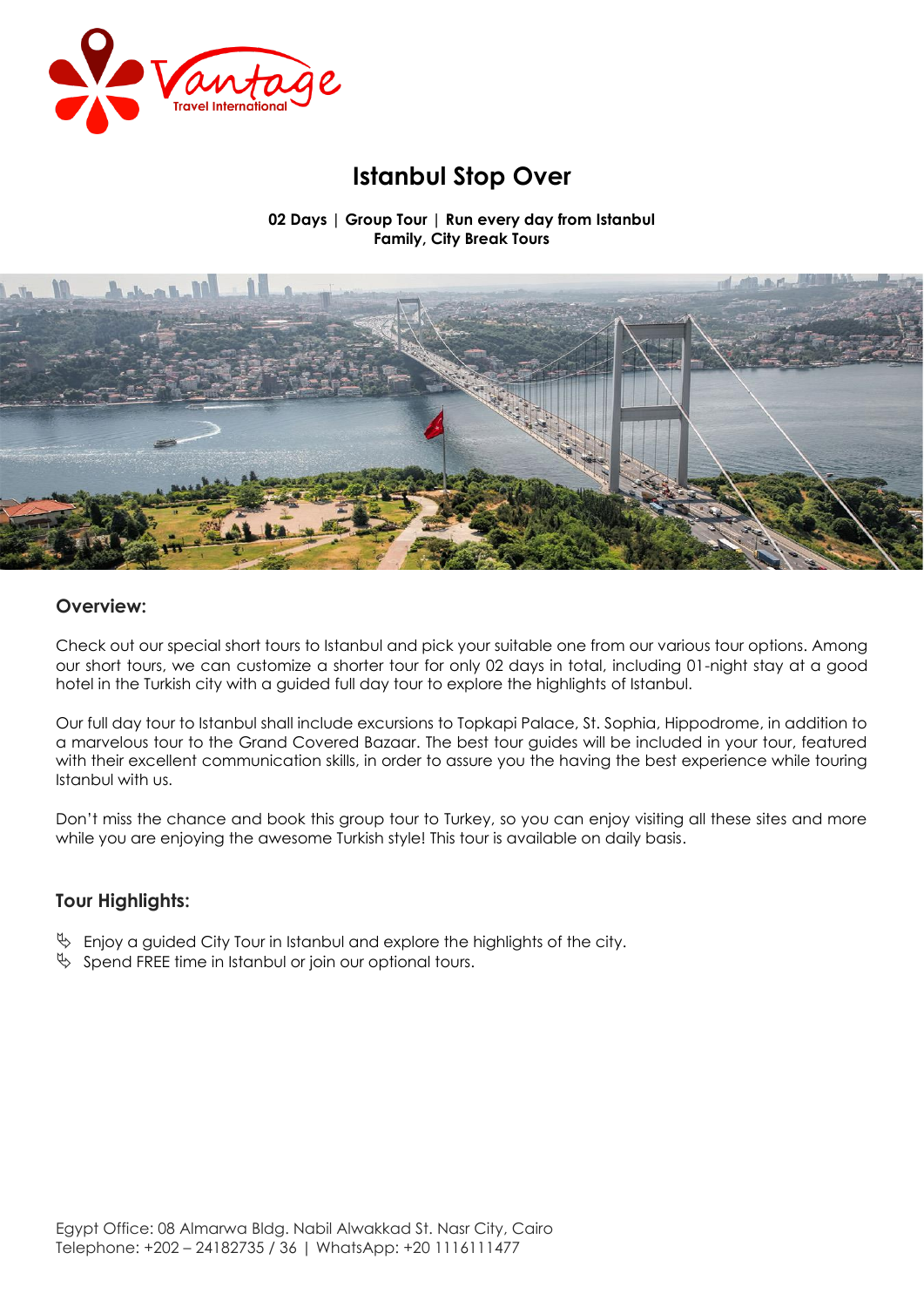

**Detailed Itinerary: DAY BY DAY PROGRAM**

## **Day 01: Arrival to Istanbul Ataturk Airport**

Upon arrival to Istanbul Ataturk airport, you'll be met by our local representative, who will transfer you to your hotel in Istanbul. You'll get your room keys within few minutes! The rest of the day is FREE at leisure on your own to explore Istanbul by night.

No meals are included Overnight in Istanbul

#### **Day 02: Istanbul City Tour & Departure from Istanbul Ataturk Airport**

Our stunning city tour in Istanbul includes visits to the highlights of the city, such as TOPKAPI PALACE, SULTANAHMET IMPERIAL MOSQUE and the HIPPODROME. After the tour, we will transfer you to Ataturk Airport to catch your flight & back home.

Buffet Breakfast is included Farewell Day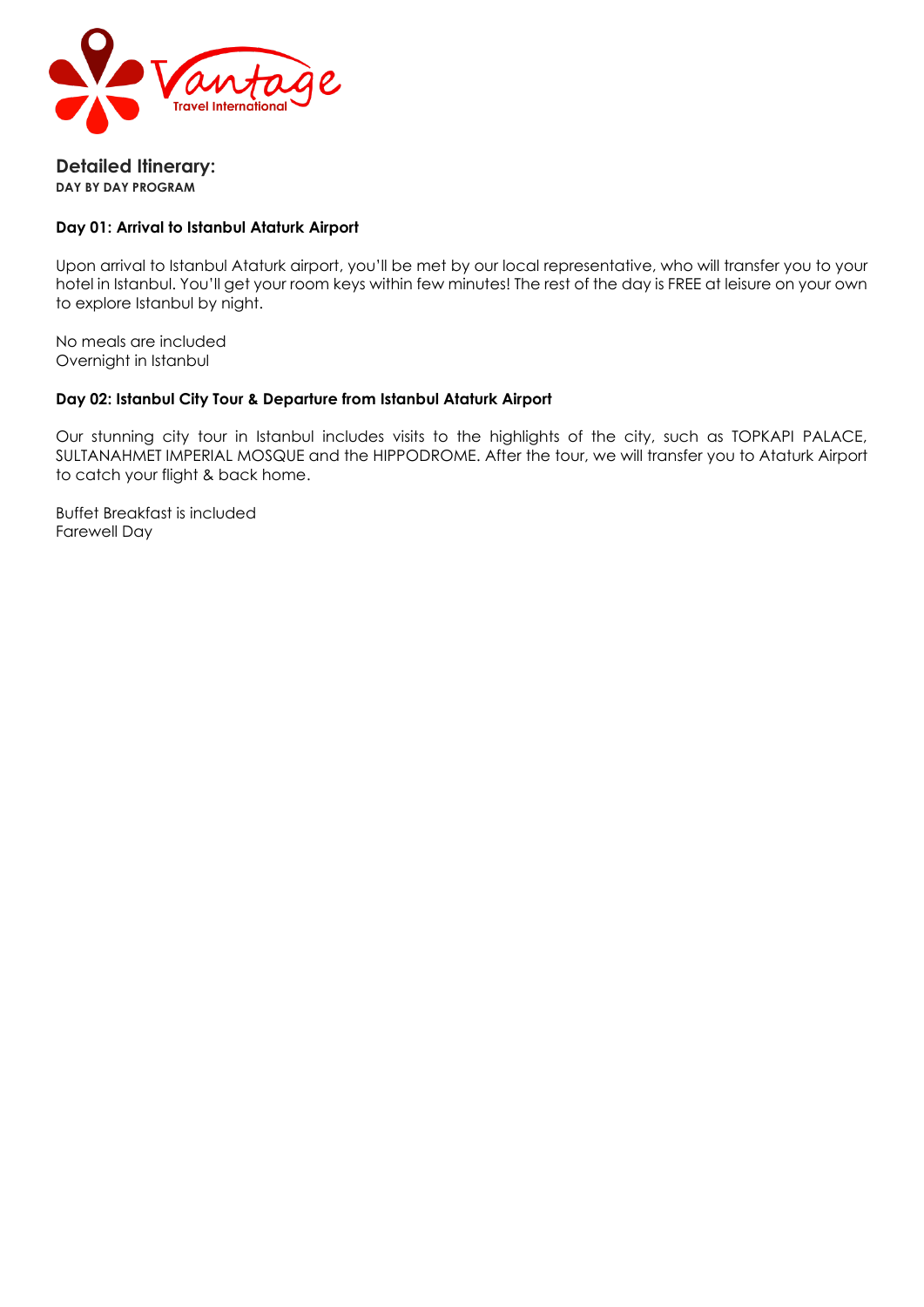

#### **Inclusions & Exclusions GENERAL INFO ABOUT TOUR**

## **What's included:**

- Round-trip airport transfers from/to Istanbul Ataturk Airport.
- 01 night's accommodation at hotel in Istanbul, including Open Buffet Breakfast.
- $\boxtimes$  All entrance fees to the above-mentioned tourist sites indicated in the itinerary.
- $\boxtimes$  Transportation in a new model, fully air-conditioned, non-smoking coach.
- $\boxtimes$  English-speaking tour guides in all indicated sites.

## **What's excluded:**

- International flights "Home/Turkey/Home".
- **E** Personal expenses: Lunches, extras at hotel or additional meals.
- **E** Tipping: Tips for guides and drivers.
- **E** Insurance: All types.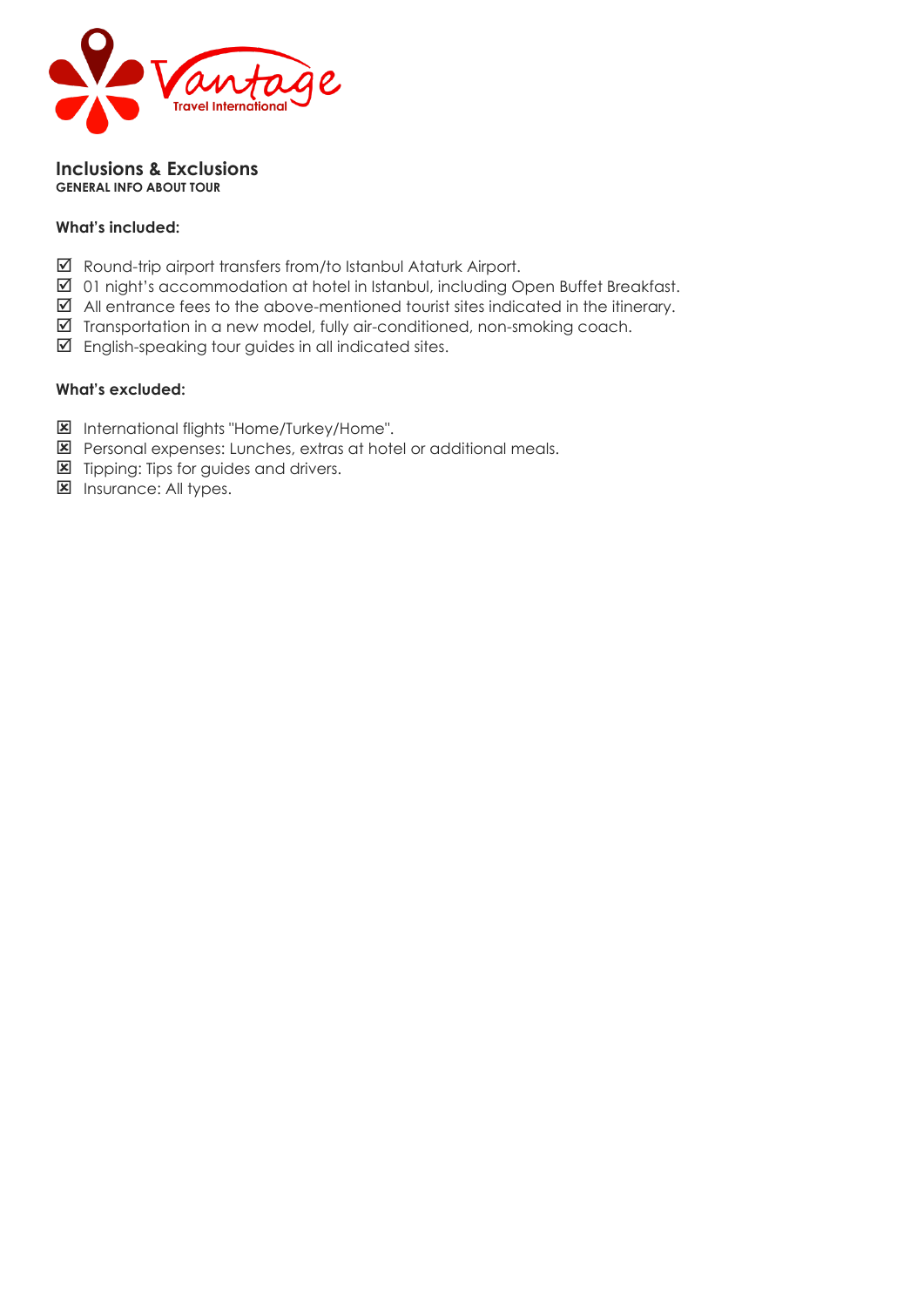

#### **Terms & Conditions: KNOW BEFORE YOU GO**

## **Tour Price:**

Our prices are determined according to different seasons, package contents and accommodation class i.e., budget, tourist, deluxe or luxury.

## **Travel Delays:**

A. We cannot be held responsible for any travel delays that occur before your arrival to Egypt.

B. During your stay in Egypt we will not be held responsible for delays caused by technical issues, strikes, bad weather, or any reason beyond our control. In some cases, also we may be forced to alter the tour itinerary to accommodate such unforeseen delays and/or changes. In this case, no refunds will be given for alterations unless you miss one of your tours.

#### C. Refunds for Unused Services

In case you choose to decline any tours or service no refund will be paid for unused services included in your tour. Our suppliers including Nile cruises, airlines, transportation companies, tour guides do not refund us so our company will not be able to refund you.

#### D. Representatives and Egyptologist Tour Guides

We provide all clients with a local representative to meet you at airports / train or bus stations & cruises as well as a licensed tour guide for your tours, unless stated it is not included in your package.

#### E. Hotels / Cruises

We reserve the right to change hotel / cruise accommodation at any time, but we assure any changes will be made to the same or better category of hotel / cruise available at that time.

#### F. Passports/Visas

Travelers are responsible to hold a valid passport, entry visa, travel documents and to meet health requirements upon arriving to Egypt. For more information please contact the nearest Egyptian embassy.

#### G. Liabilities

We will make every effort to ensure that all travel arrangements and services associated with the tours in your program will be carried out as specified. However, in some instances we do not have direct control over the provision of services by suppliers and we do not accept liability for errors and omissions of such suppliers.

#### H. Cancellation

All cancellations must be made in writing to us prior to your departure date. A cancellation fee will be charged based on the percentage of the total tour price. In the event that you should cancel after your departure date, no portion of the tour price will be refunded.

#### Responsibility Waiver:

We act as a tour operator only. Our tours and arrangements are our sole property and cannot be reproduced in any form. In addition, we will not be held liable for any loss, damage, injury, delay, or any other irregularity that may be occasioned by any defect in any vehicle, accident, or any other form of error or default of any company and/or person engaged in conveying passengers, carrying out the arrangements of the tour, or otherwise in connection therewith.